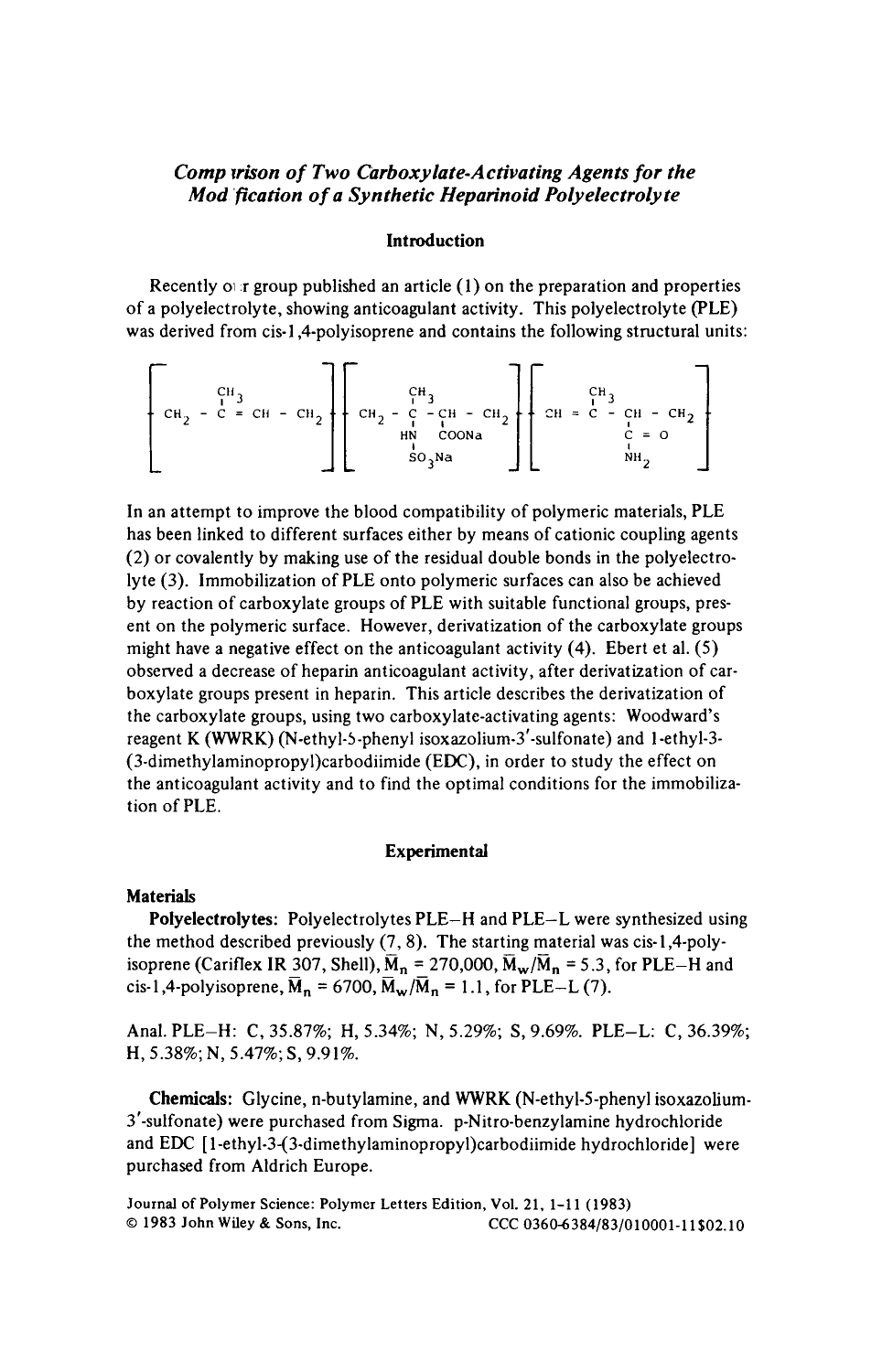**Radiochemicals:**  $[2^{-3}H]$  Glycine (15.0 Ci/mmol, 5  $\mu$ g in 1 mL of 0.1M HCL) was purchased from New England Nuclear and  $[1^{-3}H]$  ethan-1-ol-2-amine hydrochloride (ethanolamine hydrochloride) (23 Ci/mmol, 4 *pg* in **1** mL of water) was purchased from the Radiochemical Centre Amersham (UK).

**Dialysis tubing:** Benzoylated dialysis tubing (Sigma D 7884) was used for the dialysis of solutions of PLE-L, and unmodified dialysis tubing (Cenco) was used for the dialysis of solutions of PLE-H.

## **Methods**

### **Reaction of PLE with mines:**

Activation of PLE with WWRK: To solutions of PLE in water or 0.1M phosphate-buffered saline (PBS) a solution of the amine (dissolved in the same solvent as PLE) was added. The mixture (pH 5-7.5) was cooled to  $10^{\circ}$ C, followed by the addition of WWRK (as a powder or as a freshly prepared solution in water) and the pH was readjusted to the desired value. For coupling of glycine, PLE was first activated with WWRK, the resulting solution was dialyzed for  $3 \times 1$  h against 0.1M PBS (to remove unreacted WWRK), and the glycine solution was added. The reaction was carried out at  $10^{\circ}$ C at the desired pH over a period of 16-24 h.

Activation of PLE with EDC: To solutions of PLE in water a solution of the amine was added. EDC was added as a powder or as'a freshly prepared solution in water. The reaction was carried out at  $20^{\circ}$ C during 4-20 h (pH 2-7).

After the coupling reaction, the reaction mixtures were dialyzed against 0.1M PBS or **IM** NaCl, and water. When radioactive compounds were used, the dialysate was sampled regularly to measure the radioactivity, and after each sampling the dialysate was replaced immediately by a fresh solution. The modified polyelectrolytes were isolated by freeze-drying of the solutions.

**Radioactivity measurements:** The radioactivity of **[3** H] glycine-containing compounds was measured using a 2-mL sample and 10 mL of "Lumagel" scintillation medium. Each sample contained 0.5 mL of 0.1M PBS and 1.5 mL of water. The radioactivity of **[3** H] ethanolamine-containing compounds was measured using 1 mL of liquid sample and **10** mL of scintillation medium. Each sample contained 0.5 mL of 1M NaCl and 0.5 mL of water. The samples were counted in a Packard Tricarb 2650 liquid scintillation counter.

**Conductometric titrations:** Conductometric titrations were carried out to determine the amount of carboxylate groups in the (modified) polyelectrolytes. PLE (100 mg) was dissolved in 150 mL of deionized water and an excess of NaOH was added to bring all carboxyl groups in the ionic form. The carboxylate groups were titrated by means of 0.064 M HCl.

**Spectroscopy:** Infrared (IR) spectra were recorded with a Beckman-TR-33 IR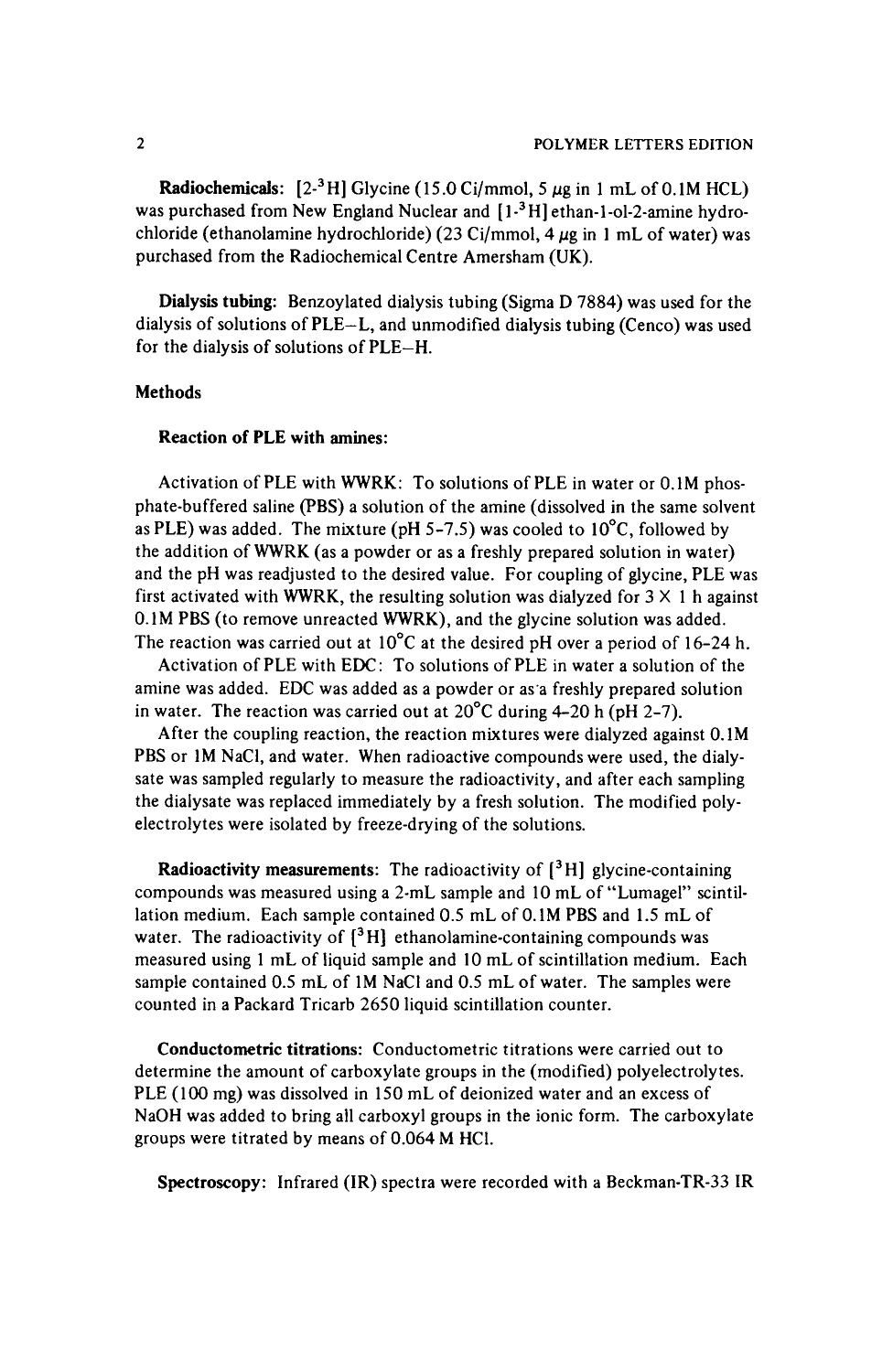## TABLE **<sup>I</sup>**

# Conductometric Titrations and Anticoagulant Activity of Modified Polyelectrolytes

| % of COOH maximal mmol COONa/g |            |                     | $6)$ b<br>$IU/mq+SD$ (n) |             |  |
|--------------------------------|------------|---------------------|--------------------------|-------------|--|
| activated                      | $PLE-II$   | $PLE-L$             | $PI.E-H$                 | $PLE-L$     |  |
| 0                              | $3.18^{8}$ | $2.97$ <sup>a</sup> | $10.2 + 0.9$             | $9.2 + 0.4$ |  |
| 7                              | 2.92       | 2.54                | $9.1 + 0.9$              | $7.4 + 0.2$ |  |
| 14                             | 2.74       | 2.30                | $8.1 + 0.8$              | $6.7 + 0.3$ |  |
| 27                             | 2.59       | 2.14                | $7.9 + 0.5$              | $6.4 + 0.2$ |  |
| 46                             | 2.14       | 1.76                | $5.7 + 0.3$              | $5.2 + 0.4$ |  |
| 73                             | 1.84       | 1.44                | $4.7 + 0.4$              | $4.3 + 0.3$ |  |
| 100                            | 1.49       | 1.15                | $3.8 + 0.5$              | $3.8 + 0.4$ |  |

aCalculated from *5% S* (elemental analysis): **3.03** mmol COONa/g (PLE-H) and 3.10 mmol COONa/g (PLE-L), assuming mmol COONa/g = mmol  $NHSO<sub>3</sub>Na/g.$ 

<sup>b</sup>As determined by APTT assay in conjuncture with heparin calibration curve.

spectrophotometer and ultraviolet (W) spectra were recorded on a Zeiss-PM-6 W spectrophotometer. Solutions of PLE in water with a concentration between 0.2 and **0.4** mg/mL were used for the UV analysis. Double-distilled water was always used as a blank.

**Elemental analyses:** Elemental analyses were performed by the Organic Chemical Institute TNO, Utrecht. The absolute error in the weight percentages of the elements was 0.2%.

**Anticoagulant activity:** Activated partial thromboplastin times (APTT) of bovine plasma were measured to study the effect of modification of the polyelectrolytes on the activation of the intrinsic coagulation **(9).** An increase of the *APTT* value **is** an indication of deficiencies of plasma coagulation factors or the presence of an anticoagulant. Tests were carried out according to the method described elsewhere (10). Results are expressed in international heparin units  $(IU/mg)$ .

# **Results and Discussion**

In order to explore the possibility of modification of carboxylate groups in PLE, coupling experiments were carried out with n-butylamine, using **WWRK** as carboxylate-activating agent **(pH** 6.5). In Table **I** it is shown that carboxylate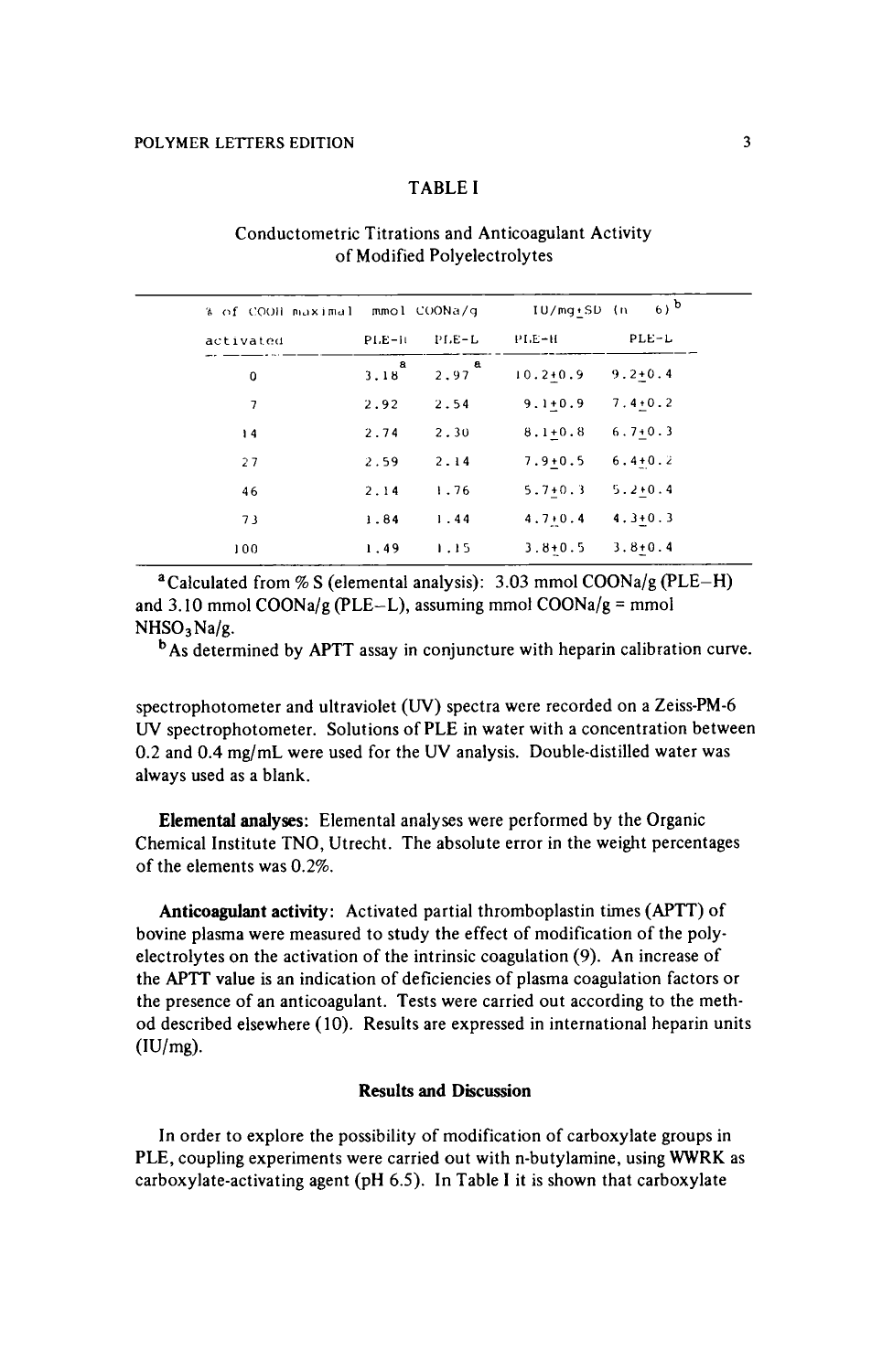

PLE-H. Percent of carboxylate groups maximal activated with WWRK: **(1)** 0, **(2) 7, (3)** 14, (4) **27, (5) 46,** *(6)* **73,** and **(7) 100.** 

groups of PLE were modified, which obviously resulted in a decrease of the anticoagulant activity. However, it cannot be concluded directly from these results that n-butylamide groups were formed (see scheme **1).** 



Scheme 1. WWRK coupling reactions with PLE and amine (11-13).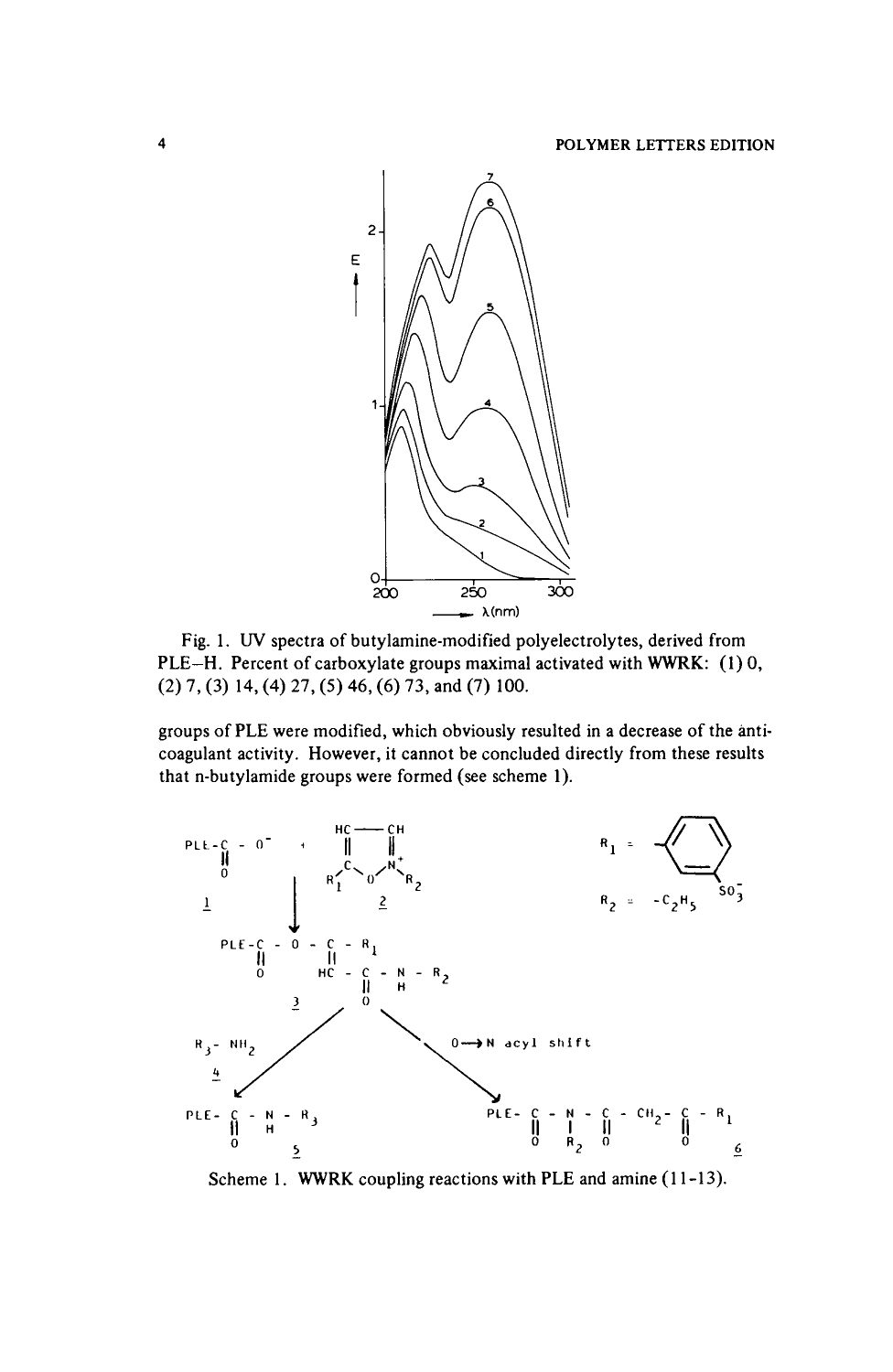## TABLE I1

| ilq | activation |                          | glycine              | % of original radioactivity  |                  |  |  |
|-----|------------|--------------------------|----------------------|------------------------------|------------------|--|--|
|     | time       | $(hrs)^a$                | mmo1                 | in dialysis bag <sup>d</sup> |                  |  |  |
|     |            |                          |                      | $PLE-L$                      | $PLE-H$          |  |  |
| 6.5 |            | 5                        | Ъ                    | 0.1 <sup>e</sup>             | 0.1 <sup>e</sup> |  |  |
| 6.5 |            | 5                        | р                    | 22.2                         | 21.6             |  |  |
| 6.5 |            | 5                        | $1.5 \times 10^{-2}$ | 0.8                          | 0.4              |  |  |
| 7.5 |            | 5                        | $\mathbf c$          | 0.2                          | 0.2              |  |  |
| 6.5 |            | 1/6                      | $\mathbf c$          | 9.4                          | 7.4              |  |  |
| 6.5 |            | $\overline{2}$           | c                    | 10.4                         | 9.6              |  |  |
| 6.5 |            | $\overline{\phantom{a}}$ | c                    | 13.4                         | 18.1             |  |  |

# Coupling of **[3H]** Glycine to PLE, Using WWRK as Carboxylate-Activating Agent

<sup>a</sup> 100  $\mu$ L of a WWRK solution (c = 0.15 mmol/mL) was added to 1 mL of PLE solution ( $c = 100$  mg/mL 0.1M PBS) (maximal 5% of carboxylate groups of PLE activated).

 $b_2 \times 10^{-7}$  mmol  $[3H]$  -glycine added to 100 mg of PLE.

 $^{\circ}$ 7 X 10<sup>-7</sup> mmol [<sup>3</sup>H] -glycine added to 100 mg of PLE.

dAfter dialysis against **0.1M** PBS during **1** 10 h.

Blank experiment, without WWRK.

The mode of action of isoxazolium salts **is** well established **(1** 1-13). Carboxylate groups in PLE **(1)** can react with **WWRK (2)** to give intermediate **3.** In the presence of an amine **(4)** a polyelectrolyte with amide groups might be formed **(S),** in competition with the rearrangement of **3** into *6.* Because of the presence of aromatic groups in structures **3** and *6,* W spectra should give information about the modified structural units in the polyelectrolyte. It is obvious from the data, presented in Figure 1, that the absorption at 260 nm has to be attributed to the presence of structures **3** and/or *6* in the polyelectrolytes.

In order to investigate whether in the reaction of PLE with WWRK and amines not only activated esters and imides had been formed, but also coupling of amines with carboxylate groups had occurred, experiments were carried out with a radioactive amine.

[ **H]** -glycine was selected, and because glycine contains carboxylate groups, the activation and coupling reaction had to be carried out separately. The reaction conditions and the results of the coupling reactions are summarized in Table **11.** After dialysis of the reaction mixture for approximately **20** h, the radioactivity in the dialysis bag remained nearly constant, which means that the radioactive glycine had been stably incorporated in the polyelectrolytes. From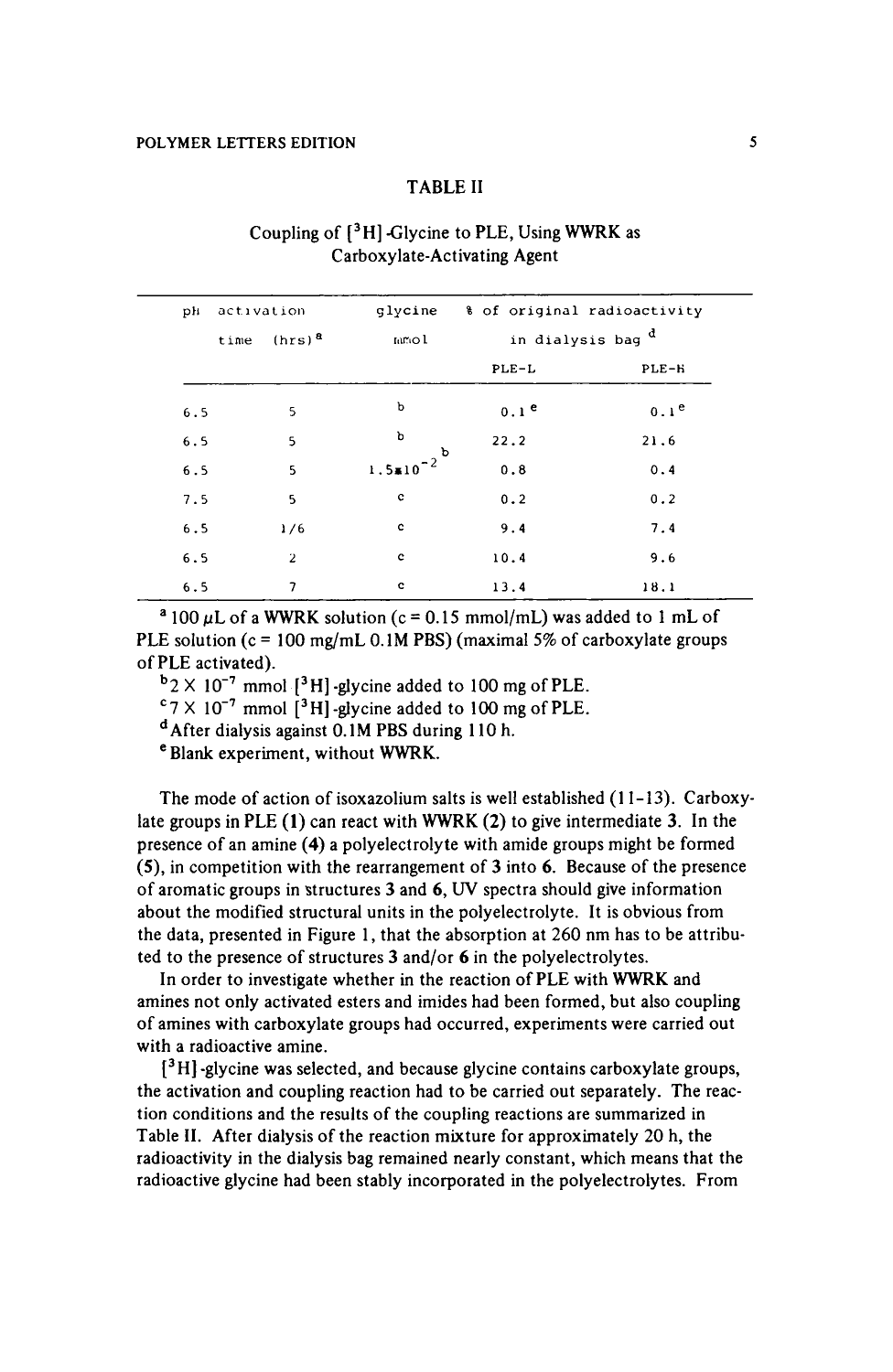

Fig. 2. *UV* spectra of modified polyelectrolytes derived from PLE-H. WWRK was added to give an activation of maximal 100% of the carboxylate groups.  $C_{PLE-H}$  = 20 mg/mL of 0.1M PBS, molar ratio amine/activated carboxylate groups (maximal) = **4: 1.** (1) PLE-H (no activation), PLE-H + WWRK (pH 7.5), PLE-H + WWRK **t** n-butylamine (pH 7.5); (2) PLE-H **t** WWRK (pH *6.5),* PLE-H + WWRK + n-butylamine (pH *6.5).* 

the results it can be concluded that WWRK-activated carboxylate groups in the polyelectrolytes react with amines. There is a slight influence of the activation time, whereas the effect of the pH is more pronounced.

To investigate whether the low yield at pH 7.5 was due to the absence of activated carboxylate groups, additional coupling reactions were carried out with n-butylamine and PLE-H at pH 7.5. It can be concluded that no activation of carboxylate groups had occurred, because absorption at 260 nm was absent (Fig. 2). Contrary to this behavior, activation of carboxylate groups **as** well as coupling with amines did occur at pH 6.5.

The activated carboxylate and/or imide groups are rather stable, because they are still present in the modified polyelectrolytes after dialysis against **0.1M** PBS and water for three days. Conversion of the excess of these groups into carboxylate groups would be beneficial, because carboxylate groups have been reported to be essential for the anticoagulant activity of the polyelectrolytes **(4).** 

In order to study the regeneration of the carboxylate groups, a polyelectrolyte (PLE-H) was modified by addition of WWRK in such a quantity to give a maximal activation of **100%** of the carboxylate groups (no amine added). This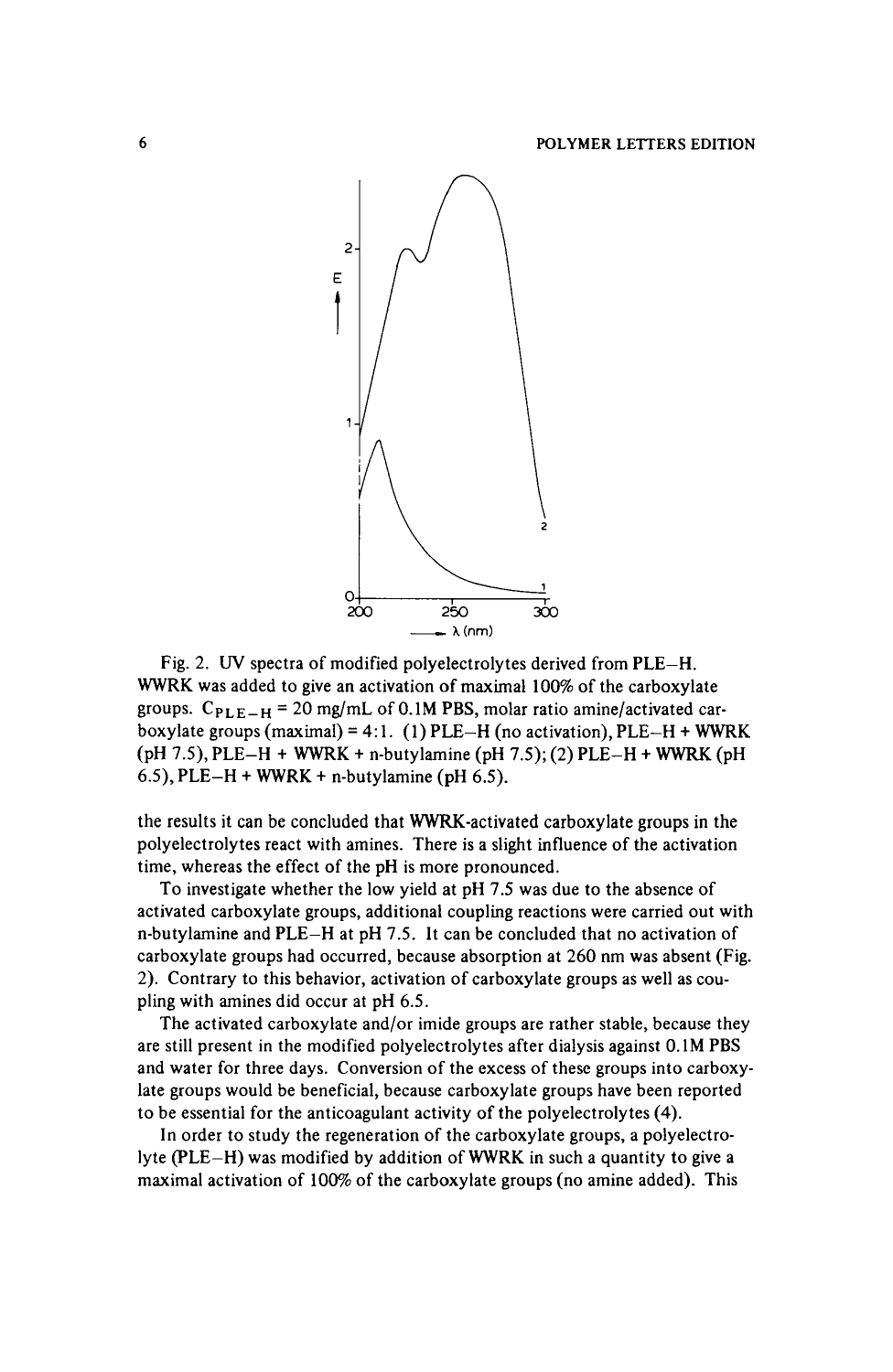## TABLE I11

Analytical Data of PLE-H and Derivatives

| PLE                                       |  |                                 |  | $C/N^a$ N/S <sup>2</sup> APTT SD n mmol <sup>8</sup> COONa/q <sup>C</sup> |
|-------------------------------------------|--|---------------------------------|--|---------------------------------------------------------------------------|
|                                           |  | $(sec)^b$                       |  |                                                                           |
|                                           |  |                                 |  |                                                                           |
| $PLE-Ii$                                  |  | 7.91 1.25 157.4 2.1 3 3.03 3.18 |  |                                                                           |
| PLE-H-W-b 7.56 1.31 149.4 2.1 3 2.72 2.86 |  |                                 |  |                                                                           |
| $PLE-H-W$                                 |  | $- - - 76.5$ 2.2 6 $- 1.23$     |  |                                                                           |

**<sup>a</sup>**Calculated from elemental analysis data.

 $^{b}$  APTT of blank (without PLE): 57.1 s, SD = 7.7, n = 65.

Determined by conductometric titration.

modified polyelectrolyte (PLE-H-W) was brought into **0.05M** NaOH for **24** h at  $20^{\circ}$ C, followed by dialysis against water for three days. The UV spectrum of the base-treated polyelectrolyte ( $PLE-H-W-b$ ) was identical to the UV spectrum of PLE-H. Also, the IK spectrum of PLE-H-W-b was identical to that of PLE-H, whereas in the 1R spectrum of PLE-H-W additional absorption lines were present at **1740** and 1120 cm-' .

In Table I11 analytical data of PLE-H and derivatives are given. From the



Scheme 2. Carbodiimide coupling reactions with PLE and amine (14).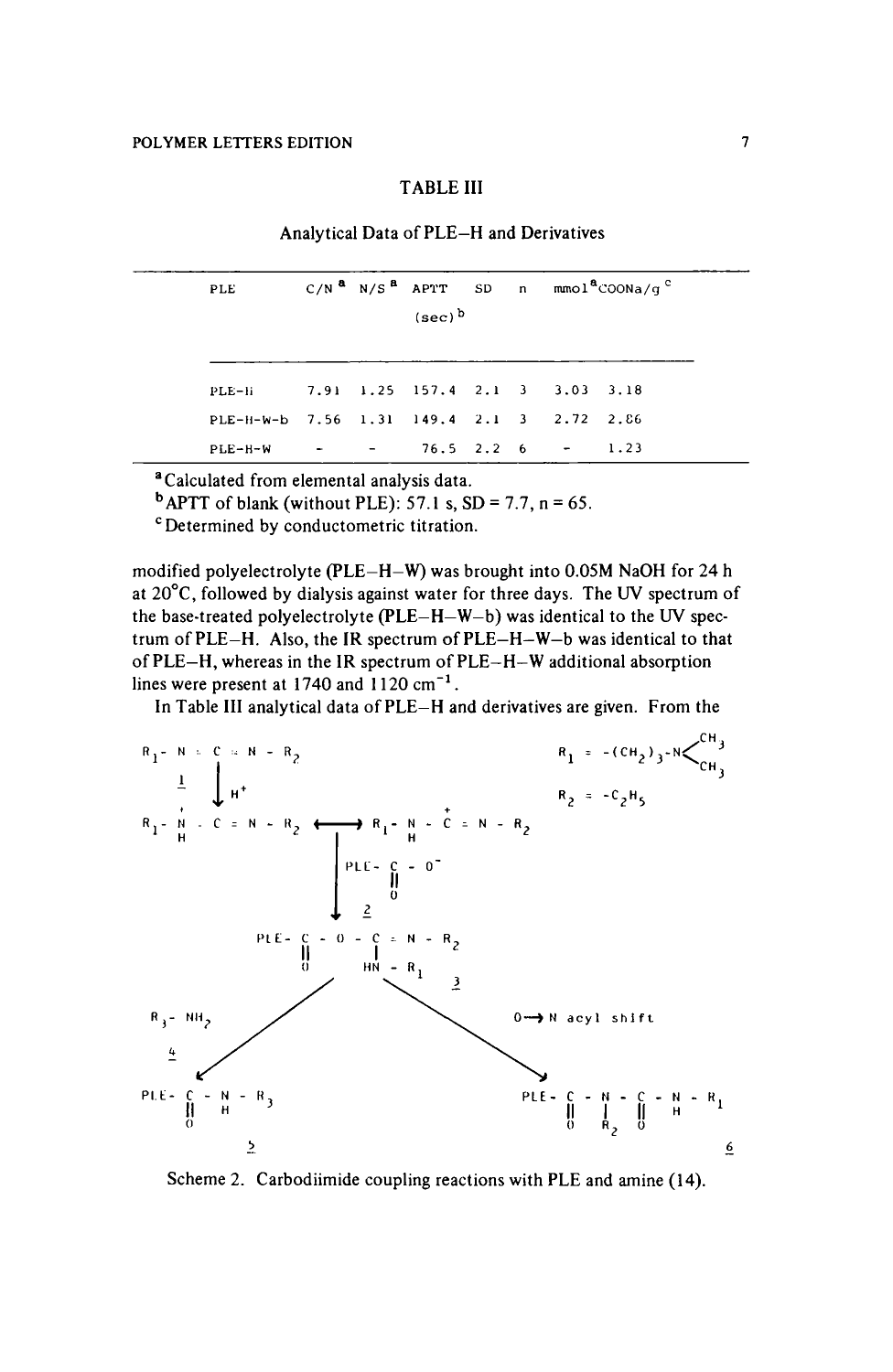

Fig. **3.** W spectra of modified polyelectrolytes derived from PLE-H. Carboxylate groups were activated with **WWRK** or EDC to a maximum of *50%.*   $C_{\text{PI E}} = 15$  mg/mL of water, molar ratio amine/activated carboxylate groups (maximal) = **4:** 1. Coupled amine: p-nitrobenzylamine. All products treated with base. **(1)** PLE-H (no activation), PLE + **WWRK** or EDC (pH *6.5),* PLE-H + **WWRK** + amine (pH 5 and 6.5), PLE-H + amine (pH 6.5); (2) PLE-H + EDC + amine (pH 2); **(3)** PLE-H + EDC + amine (pH 5); **(4)** PLE-H + EDC + amine (pH 6.5).

results in Table **Ill** it can be concluded that after derivatization of the polyelectrolyte, using **WWRK** as the carboxylate-activating agent, the carboxylate groups, which were modified but not used for coupling with amine, can be regenerated by a base treatment, thereby minimizing the loss in anticoagulant activity of the polyelectrolyte.

ing agent (and WWRK for comparison). In scheme 2 the pathway for carbodiimide-facilitated coupling reactions is shown. p-Nitrobenzylamine was used as amine and because of the presence of the p-nitrobenzyl group, the modified polyelectrolytes will show an absorbance at 270 nm, when coupling occurs. Coupling reactions were also carried out with EDC as the carboxylate-activat-

From Figure 3 it can be seen that the reaction with p-nitrobenzylamine and EDC resulted in modified polyelectrolytes with an absorbance at 270 nm, indicating a coupling with p-nitrobenzylamine. Using **WWRK** as the activating agent, modified polyelectrolytes were obtained, which did not show an absorbance at 270 **nm** as a result of the low coupling yield. Also, from **IR** spectroscopy the presence of p-nitrobenzylamine groups in the EDC-modified polyelectrolytes could be shown (peaks at 1520 and **1340** cm-' ).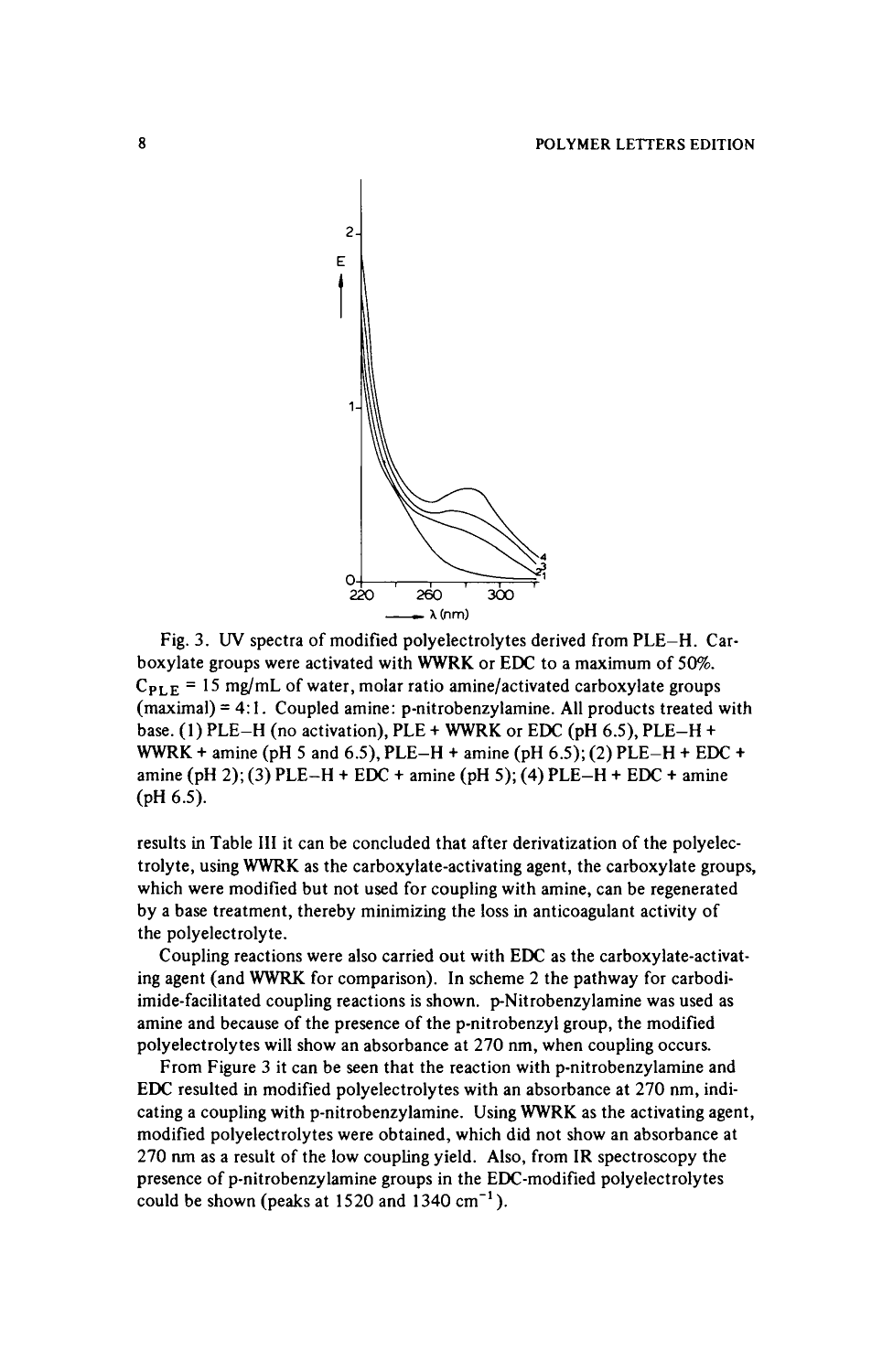### TABLE **IV**

| Maximal %                  |                                        | molar ratio C <sub>PLE</sub> in reaction pH % of original |                  |               |  |
|----------------------------|----------------------------------------|-----------------------------------------------------------|------------------|---------------|--|
| of COOH acti-              | COOh <sup>''</sup> /amine <sup>b</sup> | mixture                                                   |                  | radioactivity |  |
| vated (COOH <sup>2</sup> ) |                                        |                                                           | in dialysis      |               |  |
|                            |                                        |                                                           | bag <sup>c</sup> |               |  |
|                            |                                        |                                                           |                  |               |  |
|                            |                                        | 24                                                        | 6                | 0.1           |  |
| 5                          | 1.0                                    | 24                                                        | 5                | 0.5           |  |
| 5                          | 1.0                                    | 24                                                        | 6                | 1.0           |  |
| 5                          | 1.0                                    | 24                                                        | 7                | 1.2           |  |
|                            |                                        | 159                                                       | 6.5              | 0.1           |  |
| 5                          | ~1000                                  | 159                                                       | 6.5              | 13.7          |  |
| 5                          | 2.0                                    | 159                                                       | 6.5              | 2.6           |  |
| 5                          | 1.0                                    | 159                                                       | 6.5              | 1.8           |  |
| а<br>10                    | 40<br>$\tilde{\phantom{a}}$            | 435                                                       | 6.5              | 92.4          |  |

# Coupling of **[3H]** -Ethanolamine to PLE-L, Using EDC as Carboxylate-Activating Agent

**<sup>a</sup>**EDC added as a powder.

 $b_{10 \mu L}$  of  $[^3H]$ -ethanolamine solution was added to the PLE solution.

After dialysis against 1M NaCl and water for 100 h.

A complication that arises with the use of **EDC** as an activating agent is the occurrence of side reactions (scheme *2),* as was also observed with WWRK (scheme 1). All EDC-modified polyelectrolytes showed an absorbance at 1740 cm-' , due *to* the presence of *6.* Base treatment, however, did not result in **re**generation of carboxylate groups, in contrast to what was found with the WWRK-modified polyelectrolytes. Coupling, using EDC as the activating agent, was also studied with a labeled amine ( $[^3H]$ -ethanolamine). Reaction conditions and results are shown in Table **IV.** The data in Table **IV** show that coupling with ethanolamine occurs, using EDC as the carboxylate-activating agent. By choosing the proper reaction conditions, rather high coupling yields can be obtained.

In summary it can be concluded that WWRK as well as EDC can be used for modification of carboxylate groups of the polyelectrolytes. However, the coupling yield, using **WWRK,** is low. The carboxylate groups, which were modified but not used for the coupling wlth amine, can be regenerated by a simple base treatment. With EDC much higher coupling yields can be obtained, but a complication is the occurrence **of** a side reaction, leading to the formation of stable imide groups in the polyelectrolytes.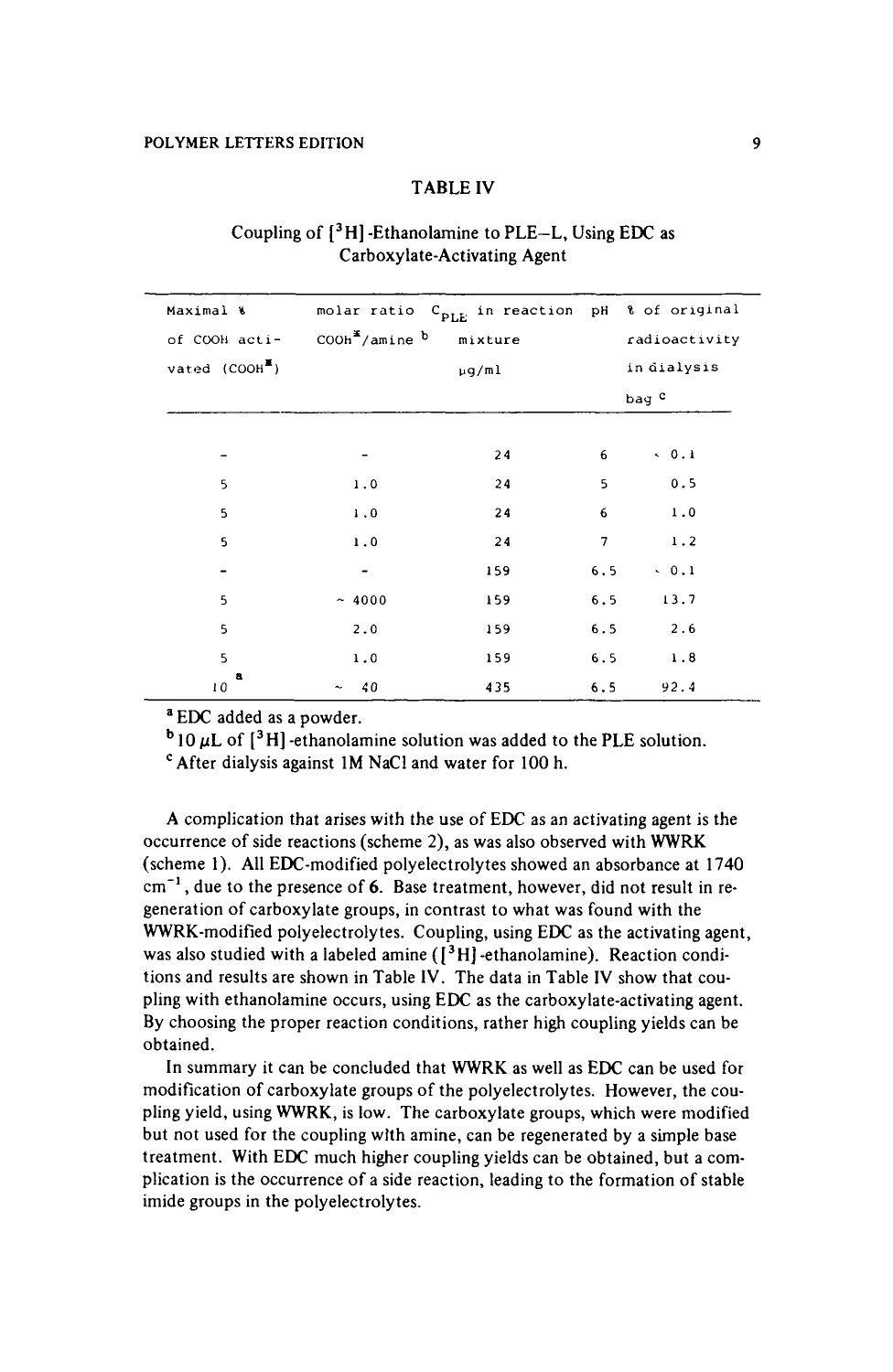#### A cknowledgment

This work was supported in part by NIH grant HL **2025 <sup>1</sup>**

#### References

**(1)** L. C. Sederel, L. van der Does, J. F. van Duijl, T. Beugeling, and A. Bantjes, J. Biomed. Mater. Res., **15,819 (1981).** 

**(2)** L. C. Sederel, L. van der Does, T. Beugeling, J. F. van Duijl, and A. Bantjes, "Proceedings of the Third International Conference on Plastics in Medicine and Surgery of The Plastics and Rubber Institute,'' Enschede, The Netherlands, June **1979,** p. **35.1.** 

**(3)** L. C. Sederel, Z. Kolar, A. Hummel, L. van der Does, and A. Bantjes, Biomaterials, in press.

**(4)** L. van der Does, T. Beugeling, P. E. Froehling, and A. Bantjes, J. Polym. Sci. Polym. Symp., **66,337 (1979).** 

(5) C. D. Ebert, E. S. Lee, J. Deneris, and S. W. Kim. in "Biomaterials: Interfacial Phenomena and Applications," S. L. Cooper and N. A. Peppas, Eds., ACS Symp. Ser. **199,Am.** Chem. SOC., Washington, DC, **1982,** p. **161.** 

**(6)** L. C. Sederel, T. Beugeling, L. van der Does, A. Bantjes, and C. Kluft, "Proceedings of the International Conference on Biomedical Polymers of The Biological Engineering Society and The Plastics and Rubber Institute," Durham, U.K., July **1982,** p. **53.** 

Polym. Lett. Ed., **11, 169(1973). (7)** L. van der Does, J. Hofman, and T. E. C. van Utteren, J. Polym. Sci.

Sci. Polym. Lett. Ed., **18,53 (1980).**  (8) L. van der Does, J. F. van Duijl, L. C. Sederel, and A. Bantjes, J. Polym.

Publications, Oxford, **1976. (9)** R. Biggs, Ed., "Human blood coagulation," 2nd ed., Blackwell Scientific

**(1982). (10)** R. E. Hurst, J. M. Settine, M. Poon, and A. Lurie, Thromb. Res., **25,255** 

**8 (I), 321 (1966). (1 1)** R. B. Woodward, R. A. Olofson, and H. Mayer, Tetrahedron, **22,** Suppl.

**(12)** P. H. Petra, Biochemistry, **10,3163 (1971).** 

**(13)** R. L. Hall and R. B. Perfetti, J. Org. Chem., 39, **11 1 (1974).**